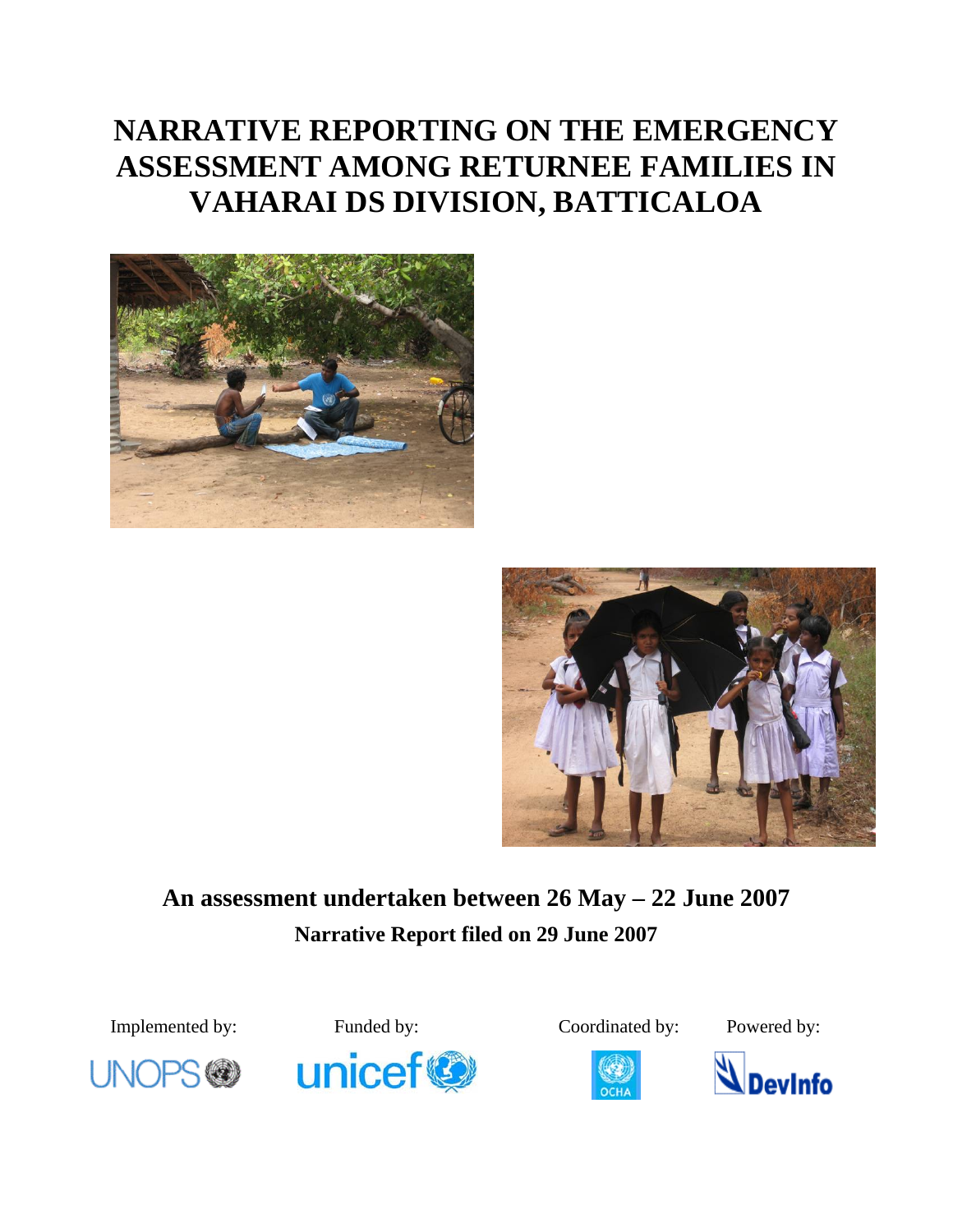# **Background**

The Vaharai Emergency Assessment (EA) employs a family-level questionnaire of over 150 questions covering 11 sectors (basic information, accessibility, demographics, shelter, water & sanitation, medical, health, protection, food & nutrition, income & work recovery, and education). The questionnaire-design process entailed a meeting with UN and related agencies in Colombo on May  $7<sup>th</sup>$  and meetings with UN agencies and NGOs in the Batticaloa District on May  $10<sup>th</sup>$  and  $11<sup>th</sup>$ . Subsequent reformulations were conducted over email. The questionnaire was finalized at 12 noon on Tuesday, May  $15^{th}$ .

# **Field Implementation**

The sampling framework for the Vaharai Emergency Assessment (EA) used cluster sampling at the Grama Nilidhari (GN) Division Level. The survey was undertaken in 7 of the 12 GN

Divisions- 4 coastal GN Divisions and 3 interior GN Divisions. Eight percent (8%) of the total resettled population was sampled at random along the main and interior roads based on figures released by OCHA on 31 March 2007.

Prior to survey implementation, four local women were hired to assist the Personal Digital Assistant (PDA) operator in data collection. These young women received two days of training during which time they were exposed to

| <b>GN</b> Division | Total # of returnee<br>families as of<br>31/3/2007 | 8%  |
|--------------------|----------------------------------------------------|-----|
| Vaharai Central    | 352                                                | 28  |
| Vaharai North      | 145                                                | 12  |
| Ammanthanaveli     | 407                                                | 32  |
| Palchenai          | 435                                                | 35  |
| Puchchakerny       | 611                                                | 49  |
| Mathurankernykulam | 141                                                | 13  |
| Kaddumurivu        | 107                                                |     |
|                    | 2198                                               | 177 |

the objectives of the survey as well as the meaning and intent of each and every question. The field team also had a one-hour session with the Shelter Coordination Cell (UNHCR/UNOPS) to learn how to assess housing damages.

The survey took place between 26 May and 22 June and included 18 days of data collection. There was a five-day break given to the field teams after completion of the coastal GNDs and the commencement of the interior GNDs.

Each field team included two persons (one man and one woman): one person operated the PDA through which the data was collected and the other person assisted in the data collection and was engaged in holding individual discussions with women and/or children as well as following up on water sources and water storage systems.

## **Results**

An individual report for each GN Division was created within 5 days of data collection, its collation, and checks on its quality and circulated to stakeholders in Colombo and Batticaloa. These reports provided raw data in an Excel format. The raw data tables are available on request.

This report *complements* the previously-circulated reports and provides an aggregated analysis of all seven GN Divisions. Graphs are used to easily convey data. When relevant or when a difference is particularly striking, the data is disaggregated by coastal or interior GN Division (coastal in blue and interior in yellow).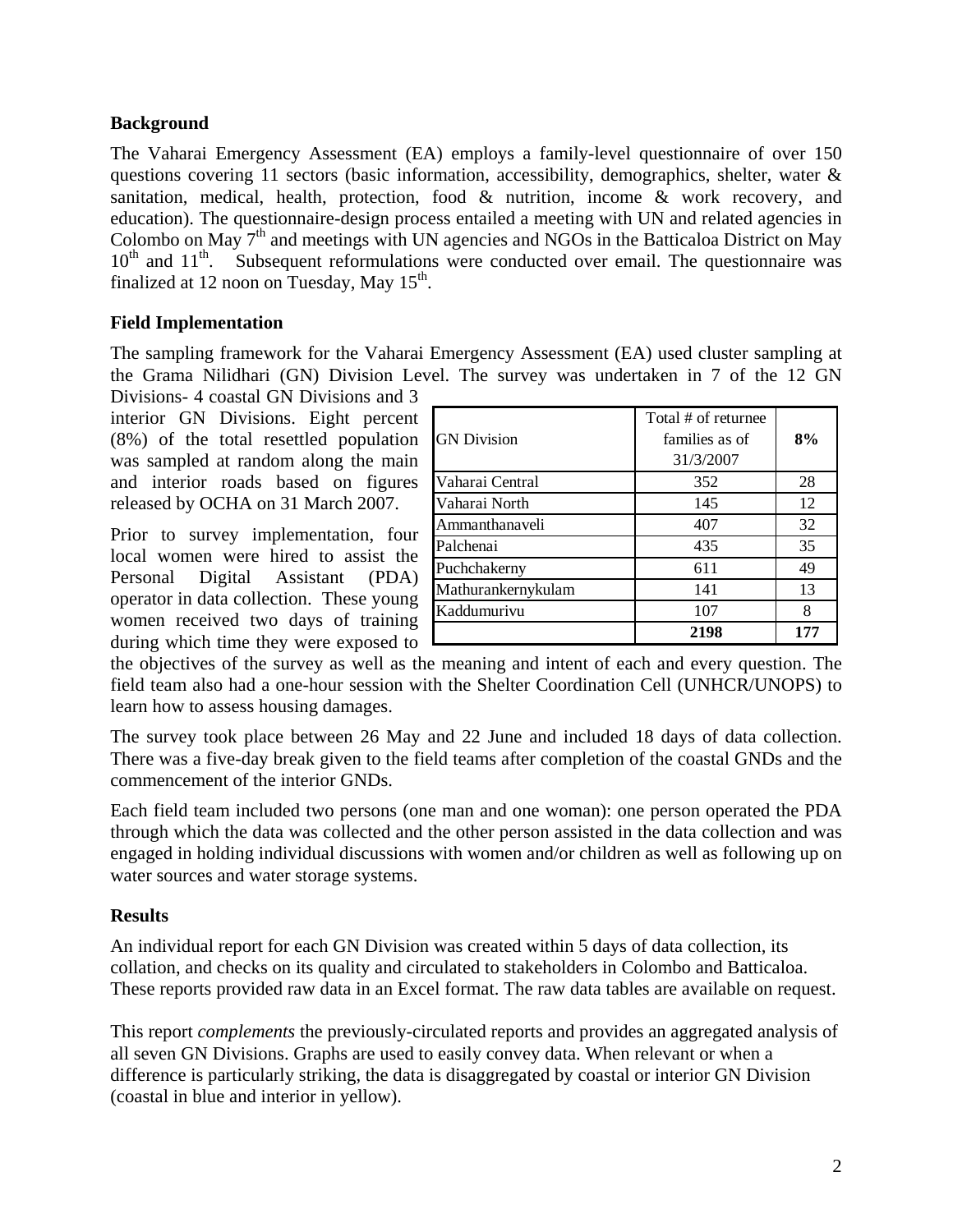## **Income / Work Recovery**

After their 2006 displacement, families began to return to the Vaharai DS Division as early as 17 February 2007. 67% of the respondents stated that they believed that the security situation would enable them to restart their livelihood activities.

The adjacent graph shows the percentage of families who are earning their main source of income

from the same source / job now as they did before they were displaced. The results indicate that families in coastal areas are having a more difficult time with job recovery than families living in interior GN Divisions.

Families who are not earning their main source of income in the same way now as they were before they were displaced gave

why they were not earning from the same source / job, the total equals more than 100%.

80% of respondents stated that they were interested in temporary manual employment. 72% of persons interested would be willing to engage in this type of work for more than 3 months. The average daily wage requested is Rs. 556.00 (average range



the reasons in the second chart below. As respondents were allowed to indicate all the reasons



was Rs. 500 – Rs. 650 per day). 62% are interested in receiving a cash payment for this type of work whereas 34% are interested in receiving payment in both cash and food.

73% of respondents owned livestock before displacement. 17% of these same families own livestock now. Livestock typically owned were cattle, chickens, and goats.

53% of families reported owning agricultural land. Of these families, 42% reported that they do not have access to their land. In cases where access exists, the extent of the land that can be cultivated is restricted.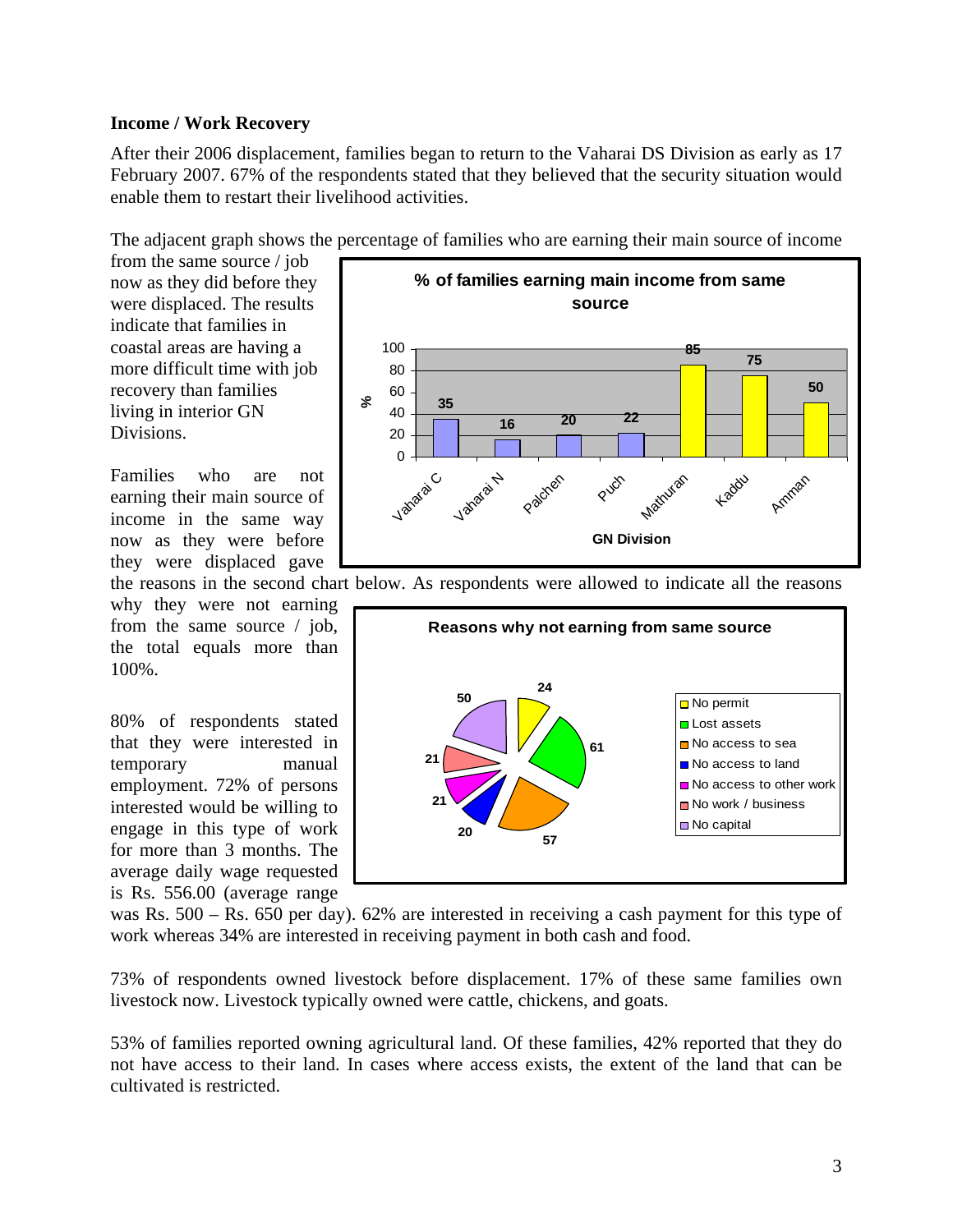None of the families interviewed in Kaddumurivu GN Division own their own land. 80% of the families in this GN Division who are working in agriculture or in fishing are renting the equipment that they work with.

Respondents were asked what was needed the most for their income recovery: access to cash & capital was the most-frequently cited requirement (38%). Respondents were asked to identify their second most-important need for livelihood recovery as well. 24% of respondents stated that livestock was their second greatest need for livelihood recovery.



## **Protection**

A series of questions were asked of the respondents that focused on protection issues. Some of these questions were general while other questions elicited opinions from children. 26% of families noted that some family members were missing National Identity Cards. 41% of

responding families stated that one or more family members were missing birth certificates.

As freedom of movement is an important indicator for security and related issues of protection, respondents were asked about their travel patterns. In over 75% of families both men and women regularly travel outside of the village and use public transportation, where available. Reasons for not using public



transportation were that there was no need to travel anywhere and that bus fare is too expensive.

Children over the age of 10 were asked what their major concern was after their return. Due to the sensitivity of the question, children were not forced to answer and in fact 8% chose not to. The 'other' category here is substantial (21%), children had concerns about not owning enough school supplies or a bike to travel to school to allow for regular attendance.

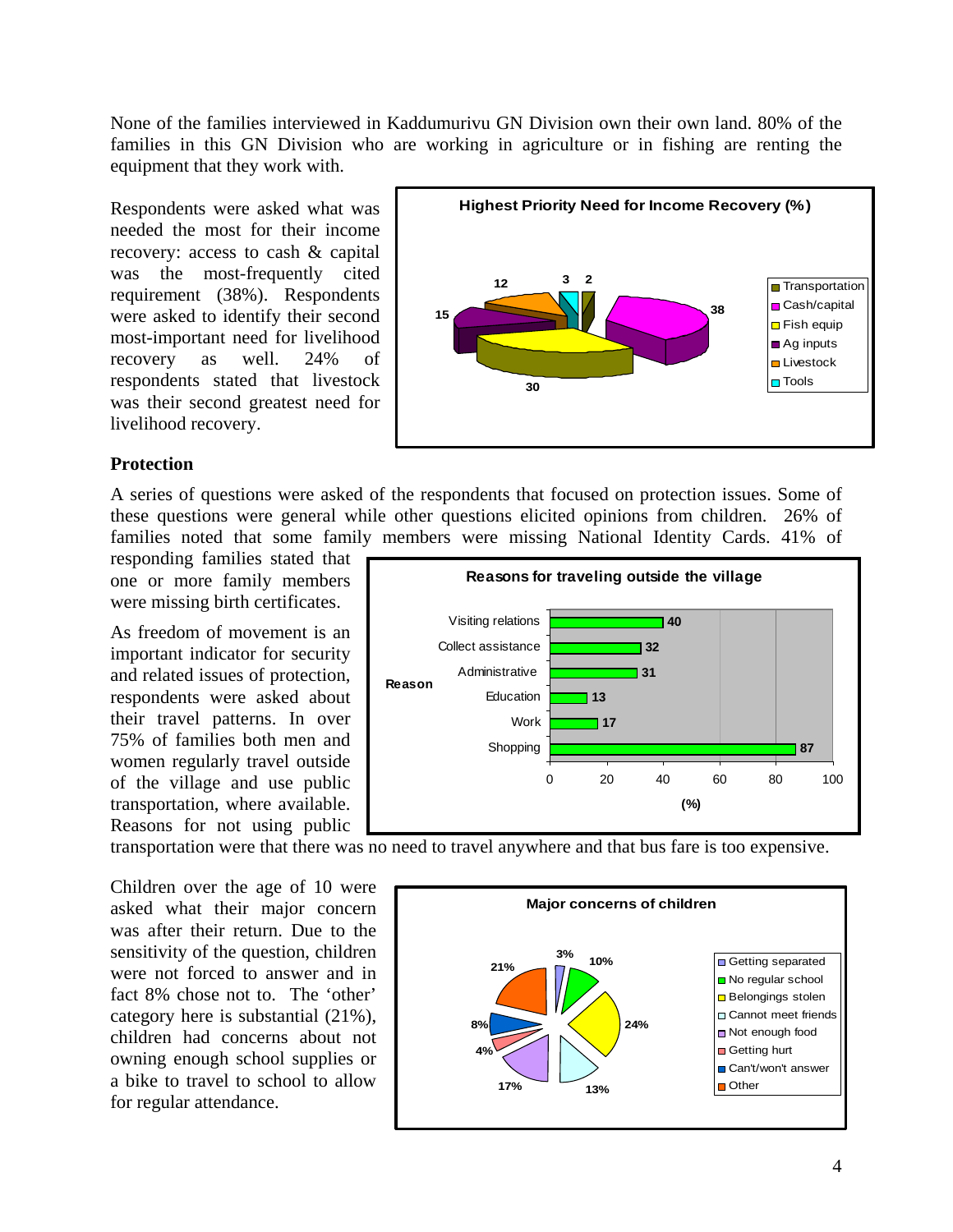Parents also were asked what they believed was the biggest risk facing their children after their return. Parents (8%) are more afraid about their children becoming separated from the family than children are (3%). Parents also expressed concern about their overall ability to provide for their families, which was frequently cited as 'other'.



Families were asked whether or not they had received mine risk education in the past three

months. The rates of mine risk education are shown in the adjacent bar graph. A PDA operator found a mine in the village of Vammivadavan in Ammanthanveli GN Division. The land mine was found at the edge of the village and 30 meters from the closest house. According to the person who found the mine, the villagers had informed Sarvodaya one month earlier, but they had not taken any action. The data collection team informed the nearest security check point on the day they found it (21st June 2007) and the security forces removed it the same day.

#### **Food Security & Nutrition**

In order to understand issues of food insecurity, families were asked if there were times since their return to Vaharai when they did not have enough food to eat or did not have any money to buy food. The results are shown in the adjacent bar chart. The greatest percentage of families facing food insecurity lives in the interior GN Divisions of Kaddumurivu and Mathurankernykulam. It should be noted that families started returning to the area as early as 17 February 2007. This question does not address the period of food insecurity. It could have

**% of families who have had mine risk education 39 50 31 73 77 <sup>88</sup> <sup>94</sup>**  $\Omega$ 20 40 60 80 100 Vaharai C Vahatai N Paldnen Puch Mathuran Kaday Amman **GN Division %**



been within the first few weeks of return or continuing into the present.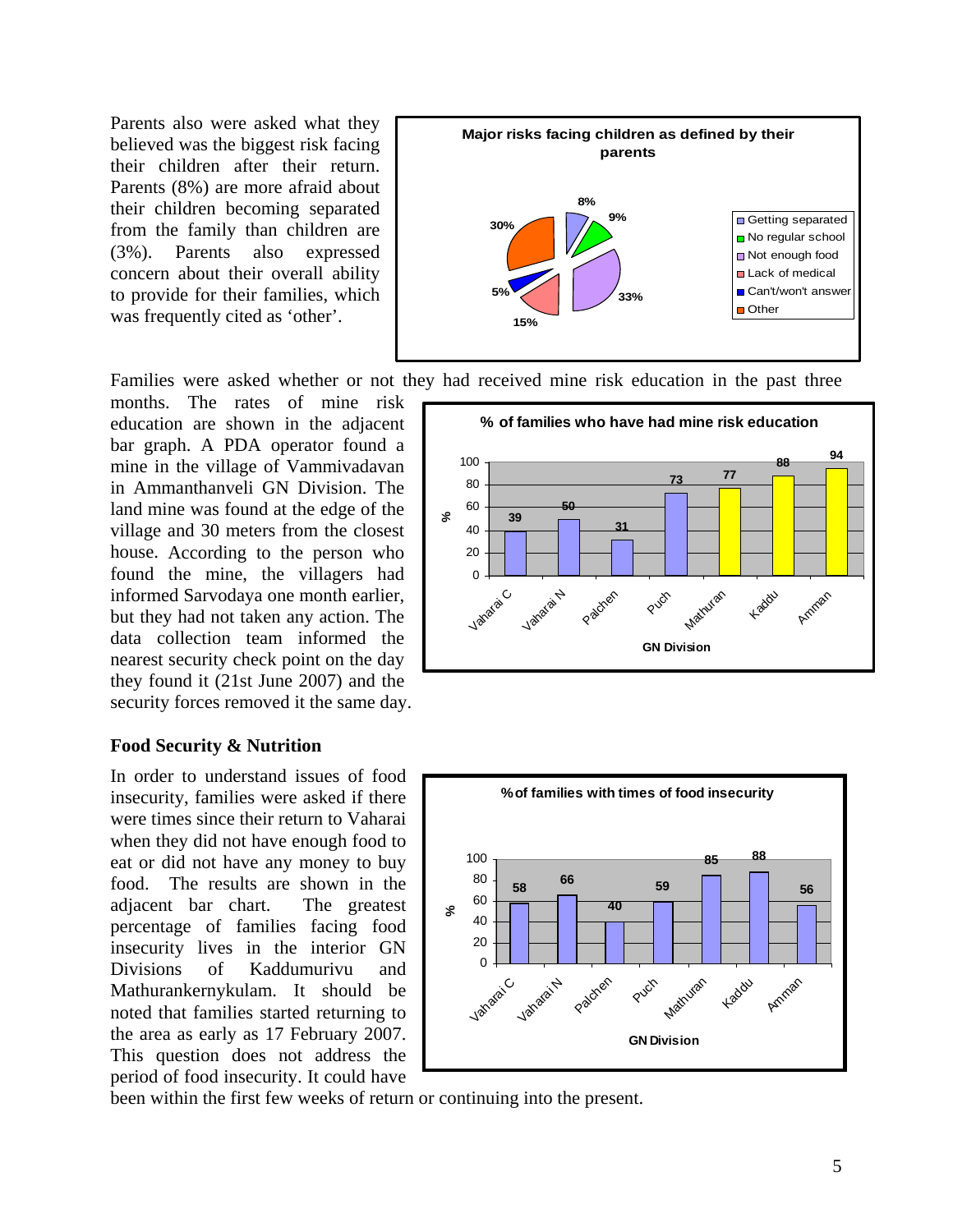Families were asked if they had received food rations in the previous four weeks. 95% of responding families stated that they had received food rations within that time period. Due to the fact that many families in coastal GN Divisions had received food rations more than once during that time period, the questionnaire was modified prior to the survey in the interior GN Divisions. In the GN Division of Kaddumurivu, 38% of families stated that they had received rations 3 or more times in the previous 4 weeks. In the areas of Ammanthaveli and Mathurankernykulam, 19% and 54% of families respectively received rations twice during the same period.

33% of families stated that they buy their food provisions locally within their own village; twothirds of the population is traveling to Valaichennai to buy their provisions. Persons stated that all forms of meats, vegetables and pulses are available in Valaichennai and that the majority of

these items were being purchased. The exception to this general condition is in Kaddumurivu, Vaharai North and Mathurankernykulam, where persons claimed that they do not purchase meat (chicken, beef, pork and mutton) on a regular basis.

Families were asked to comment on changes in their food consumption before and after their return. The majority of families (74%) stated that



they are eating less now than they were before they were displaced.

The extent to which food security is amongst the highest priorities for families since their return is reflected in the response to the question, "What is the highest priority for your family now?" 20% of the responding families stated that either food or the resumption of food production activities was their highest priority. If we take into account that 34% of families are most interested in



earning an income and that 33% of families stated that they major risk facing their children was not enough food to eat (p.5), it can be assumed that earning an income is oriented towards having money to purchase food.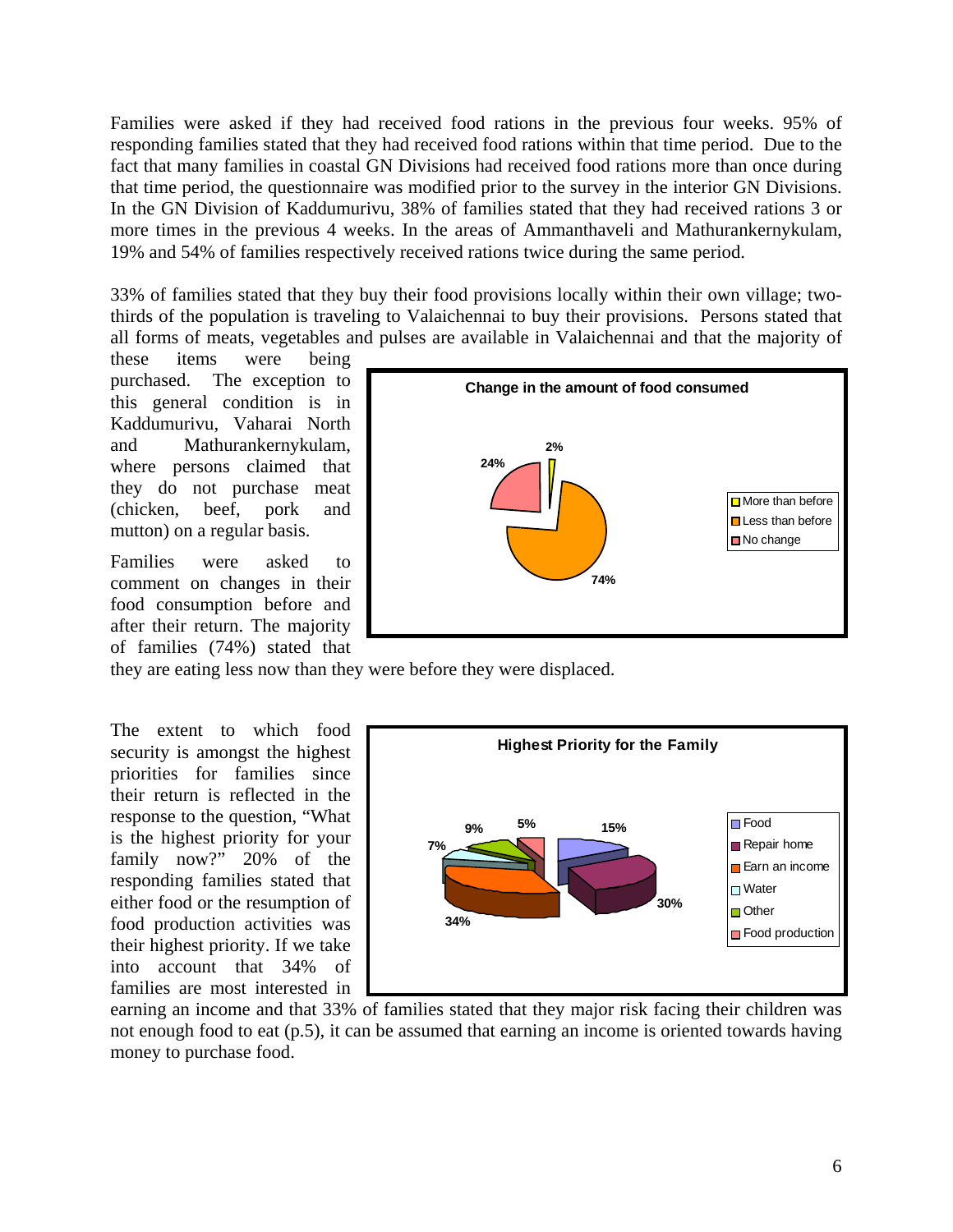## **Shelter**

The type of shelter occupied by returnees was classified into three categories: temporary, semi-permanent, and permanent. A solid cement foundation is one of the features that differentiate a semi-permanent shelter from a temporary shelter. In the four coastal GN Divisions, 44% of the respondents were living in tsunami transitional shelter.

70% of the dwellings are less than 200 square feet.

7% of dwellings have more than 8 residents.



Damage to dwellings was assessed only for permanent housing units. Overall, 80% of the damage is considered to be 'light' however, families living in permanent housing structures were interviewed in only 4 of the 7 GN Divisions. The majority of returnees in Vaharai DS Division live in temporary or semi-permanent shelter.

The Vaharai DS Division is both a conflict and tsunamiaffected area, as such there are two implementation modalities for housing reconstruction: owner-driven and donor-driven. In addition to the Government of Sri Lanka's (GoSL) ownerdriven program, North East Housing Reconstruction Program (NEHRP), a number of non-governmental



organizations are involved in building permanent housing. In the EA sample, the most frequently-cited donor agencies (other than the GoSL) were: GTZ, Red Cross / IFRC, CARE, KPNDU, and ACTED. ACTED is supporting owner-driven housing in the village of Mathurankernykulam. The Tamil Rehabilitation Organization (TRO) was another frequentlycited agency, but it is questionable whether or not it will resume any future activities in the area.

# **Health and Medical**

While the Italian Red Cross operates a mobile clinic, respondents in only 2 of the 7 GN Divisions (Puchchakerny and Kaddumurivu) knew about it. Respondents who knew about the mobile clinic reported that it is held once a month.

The majority of respondents use the hospital in Vaharai Centre, although families in Ammanthaveli reported using the hospital in Katharively and families in Mathurankernykulam reported using the hospital in Valaichennai. Residents of Vaharai Centre are centrally-located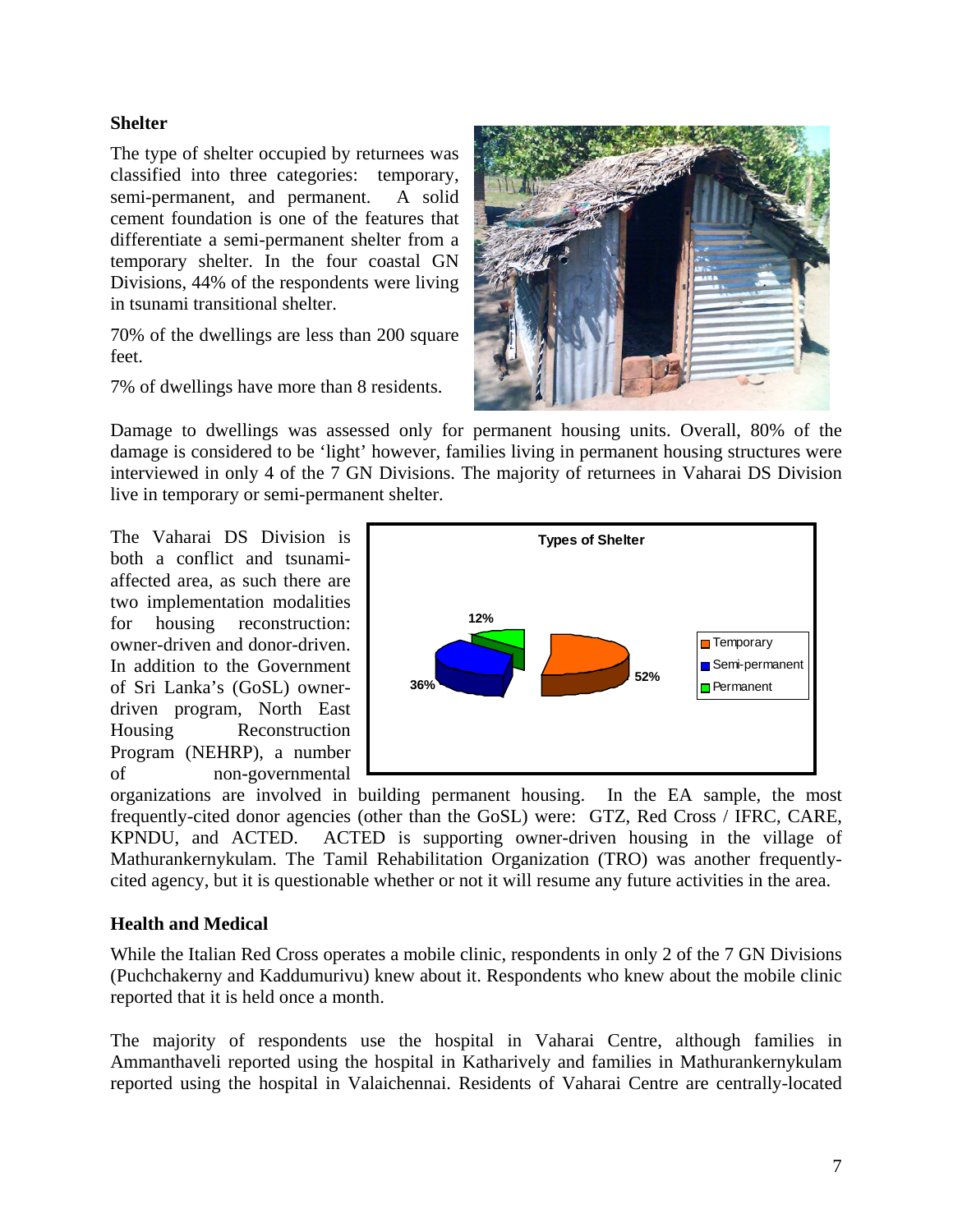with respect to the hospital, but the residents of Puchchakerny need a travel time of 110 minutes (on average) to reach the Vaharai Central Hospital.

In total, persons with physical disabilities were found in 10 of the families interviewed (in 3 GN Divisions: Vaharai Centre, Puchchakerny, and Kaddumurivu).

The adjacent bar graph shows the percentage of families that reported that they had chronically-ill family members (orange) and the percentage of those chronically-ill family members who **DO NOT** have medical treatment and medical care (pink).



In addition to chronic illnesses, families were questioned about the incident of communicable and other infections / diseases suffered by family members and were asked to report the number of adult family members and children who suffered from the illnesses listed in the adjacent bar chart.

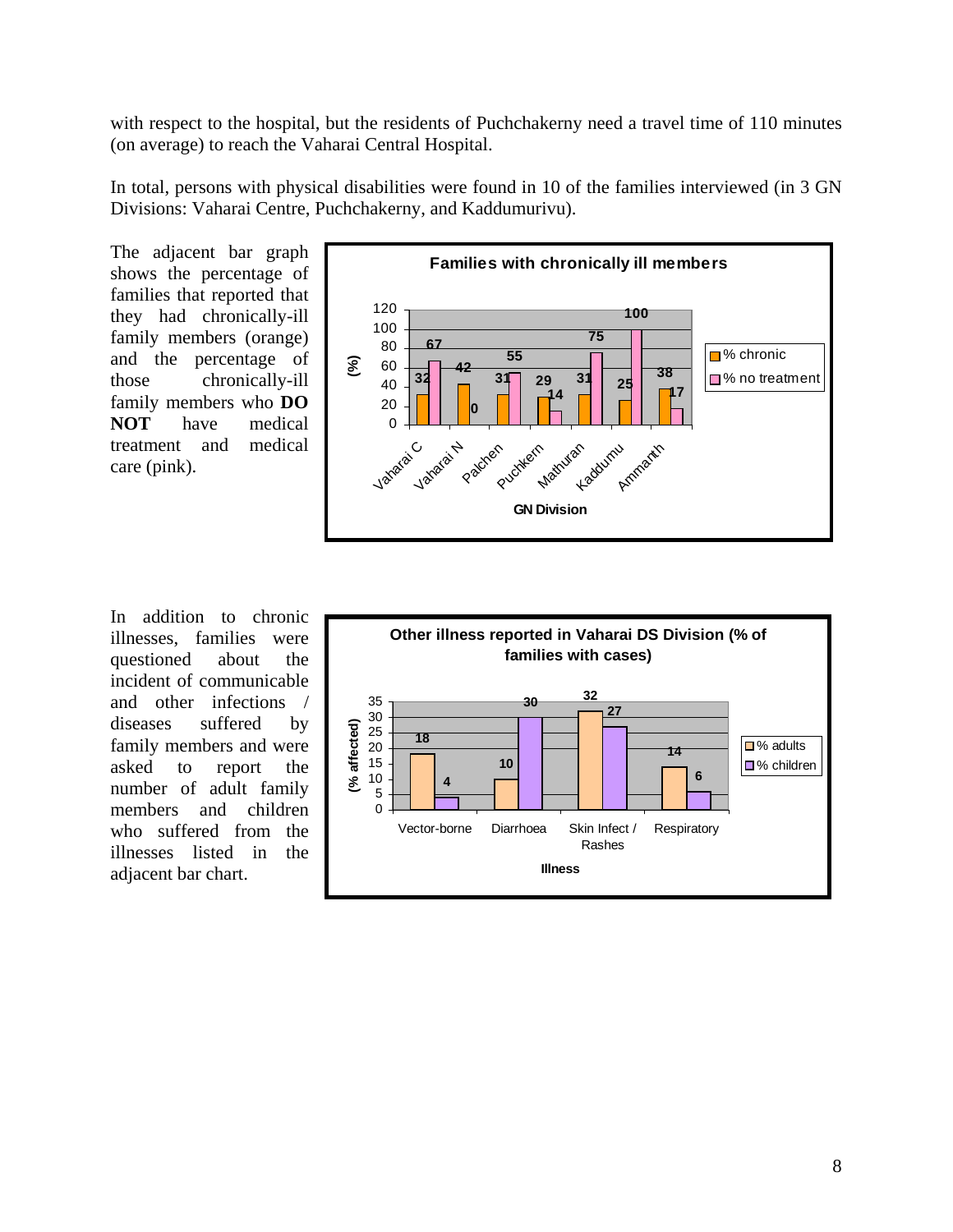### **Water and Sanitation**

65% of the families surveyed **DO NOT** have access to toilet facilities.

Families were asked about the place from which they collect their drinking water. The responses to this question are shown in the adjacent pie chart. Families were asked about the source of water for other domestic purposes: 50% indicated a protected dug well. Water from the lake in Mathurankernykulam is used for other domestic purposes in this village.



The majority of respondents (81%) stated that they considered their drinking water to be clean. The largest exception was in Kaddumurivu GN Division where only 38% of respondents considered their water to be clean. Even though families consider their drinking water clean, a number of respondents still take precautionary measures. 32% of families boil their water before drinking and 15% filter water through a cloth. All of the responding families in Mathurankernykulam have their drinking water delivered by bowser and large water tanks for public use are strategically located throughout the village.

The safety of drinking water is contingent also on whether or not families store their drinking water supply in covered containers. The adjacent chart shows the percentage of interviewed families who store their water in covered containers.



## **Education**

65% of the families that were interviewed have children of school-going age.

In 5 of the 7 GN Divisions, school-going age children are going to school. In the Ammanthaveli GN Division, 3 families with school-going age children are not sending their children to school for the following reasons: fear that they will get separated from the family or the child is not interested in attending school. In the Kaddumiruvu GN Division, one family is not sending their children to school because they need her/him to work at home.